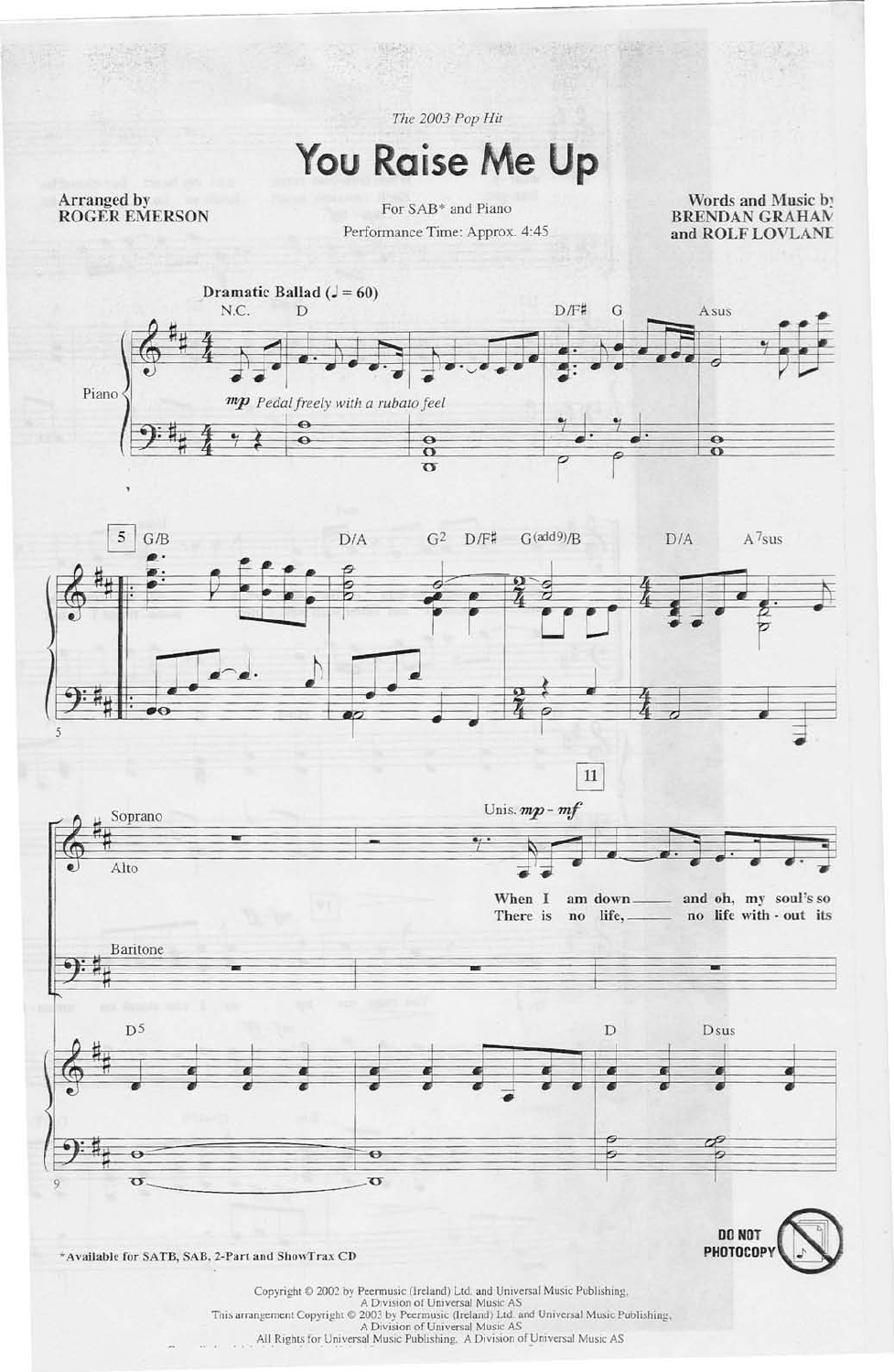

YOU RAISE ME UP - SAB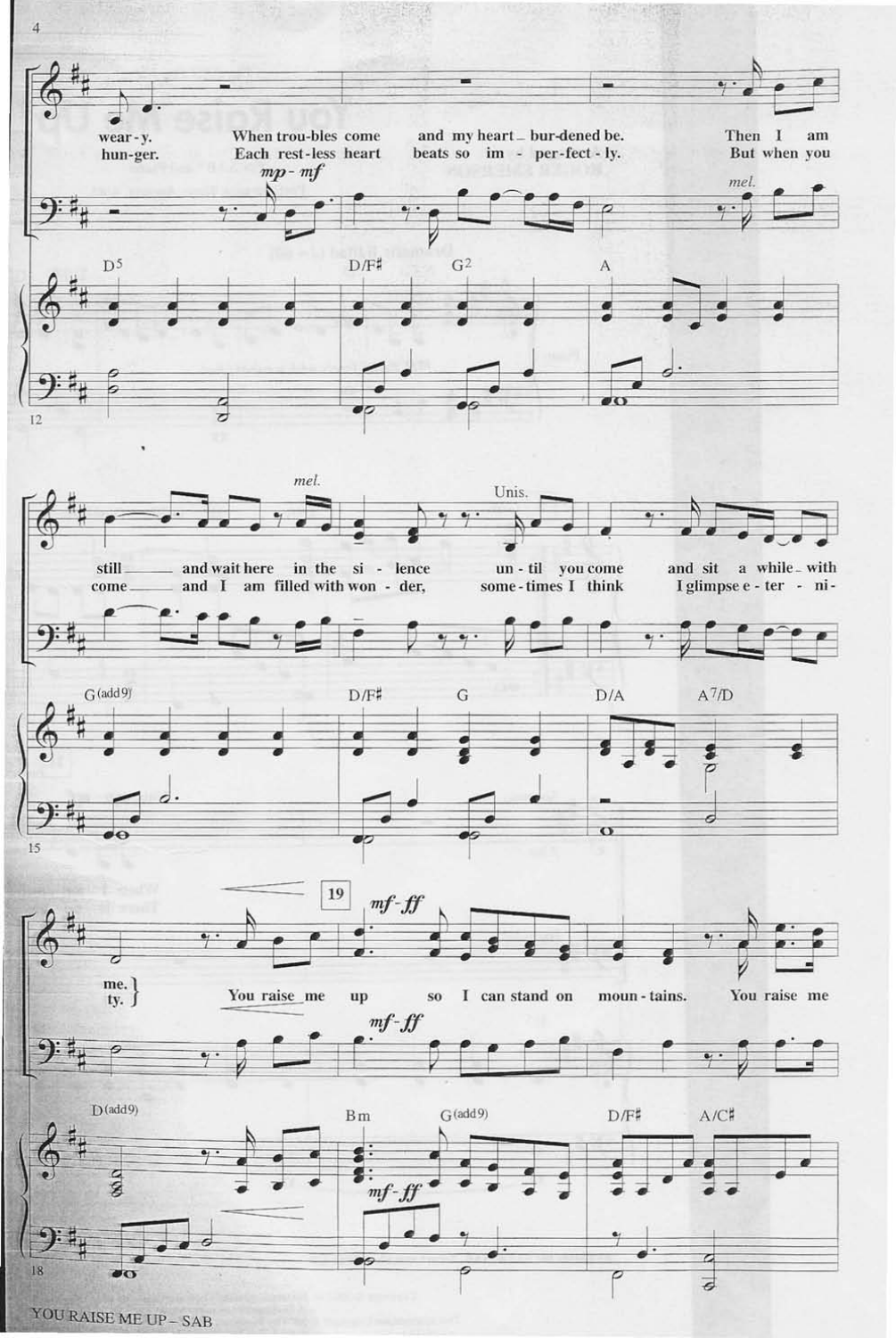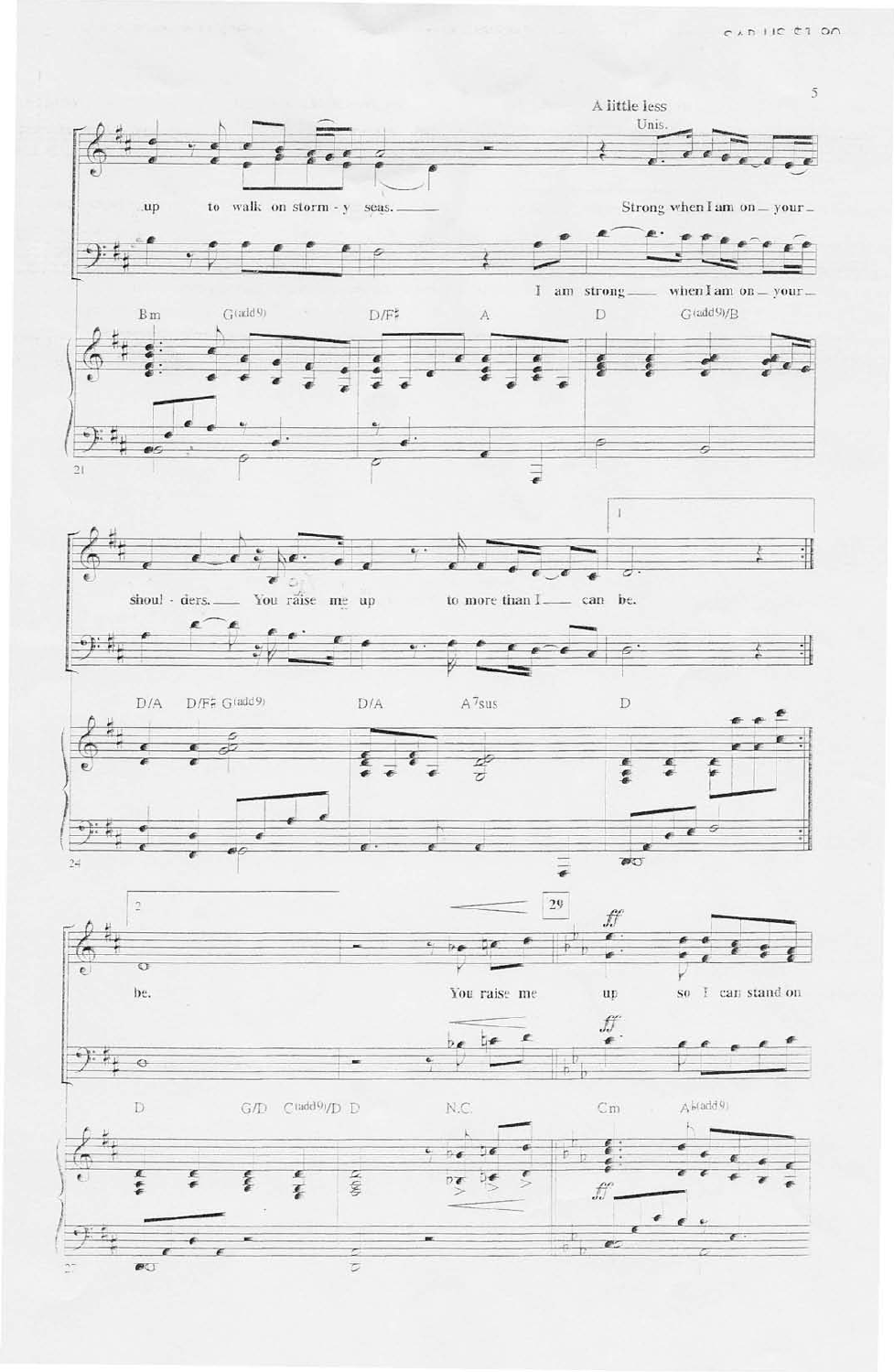

YOU RAISE ME UP - SAB